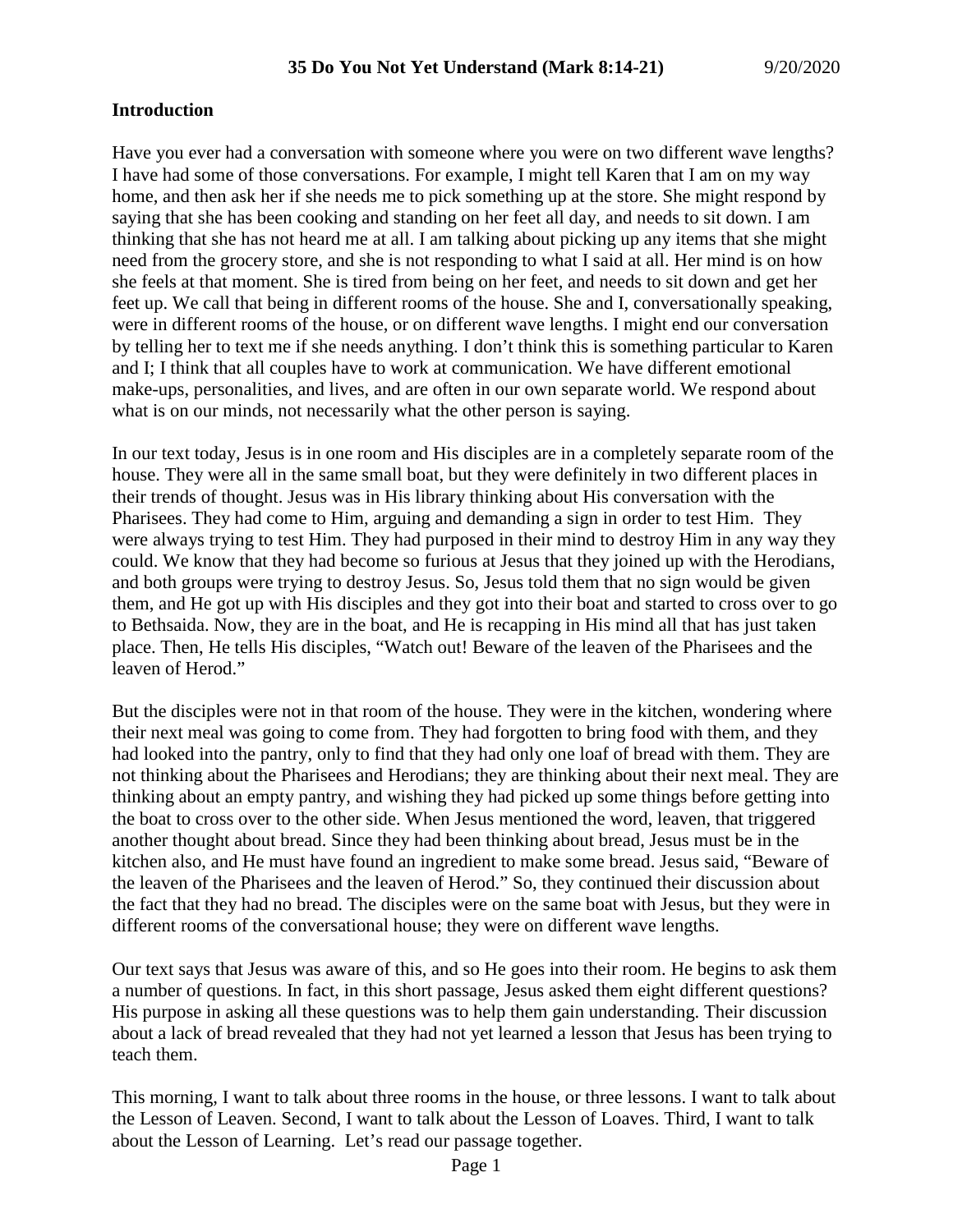# **Do You Not Yet Understand?**

- 1. Lesson of Leaven
- 2. Lesson of Loaves
- 3. Lesson of Learning

(Mark 8:14-21) "And they had forgotten to take bread, and did not have more than one loaf in the boat with them. {15} And He was giving orders to them, saying, "Watch out! Beware of the leaven of the Pharisees and the leaven of Herod." {16} They *began* to discuss with one another *the fact* that they had no bread. {17} And Jesus, aware of this, said to them, "Why do you discuss *the fact* that you have no bread? Do you not yet see or understand? Do you have a hardened heart? {18} "HAVING EYES, DO YOU NOT SEE? AND HAVING EARS, DO YOU NOT HEAR? And do you not remember,  $\{19\}$  when I broke the five loaves for the five thousand, how many baskets full of broken pieces you picked up?" They said to Him, "Twelve." {20} "When *I broke* the seven for the four thousand, how many large baskets full of broken pieces did you pick up?" And they said to Him, "Seven." {21} And He was saying to them, 'Do you not yet understand?"

## **1. Lesson of Leaven**

Jesus warned His disciples of two things, the leaven of the Pharisees and the leaven of Herod. In our passage, Jesus does not expound on the leaven of either one of them. The disciples were not tracking with Him, and so He did not go any further with the conversation. But, I would like to quickly talk about both of these leavens.

(Mark 8:14-15) "And they had forgotten to take bread, and did not have more than one loaf in the boat with them. {15} And He was giving orders to them, saying, 'Watch out! Beware of the leaven of the Pharisees and the leaven of Herod.'"

This week I was asked what my message was about, and I gave the outline. Asher asked me what leaven means. I told him that leaven was yeast. It is used to make bread rise. I was partially correct. Yeast is a leaven, but not all leaven is yeast. There are several types of leaven. In addition to yeast, baking powder is a very common leaven that is used to make bread rise. Leaven spreads and when you put it in some flour, all of it will become leavened. In Matthew 13:33, Jesus gave a parable about leaven, saying that the kingdom of heaven is like leaven which a woman took and hid in three pecks of flour until it was all leavened. The kingdom of God is going to spread throughout the earth. Isaiah said there is no end to the increase of God's government. It is like leaven which will spread. In our text today, the mention of leaven is in the negative sense. The leaven of the Pharisees and the leaven of Herod were something to watch out for and to beware of. These were dangerous things that could spread and the discisples needed to be aware of this and be on guard.

(Matt 13:33) "He spoke another parable to them, 'The kingdom of heaven is like leaven, which a woman took and hid in three pecks of flour until it was all leavened.'"

(Is 9:7) "There will be no end to the increase of *His* government or of peace, On the throne of David and over his kingdom, To establish it and to uphold it with justice and righteousness From then on and forevermore. The zeal of the LORD of hosts will accomplish this."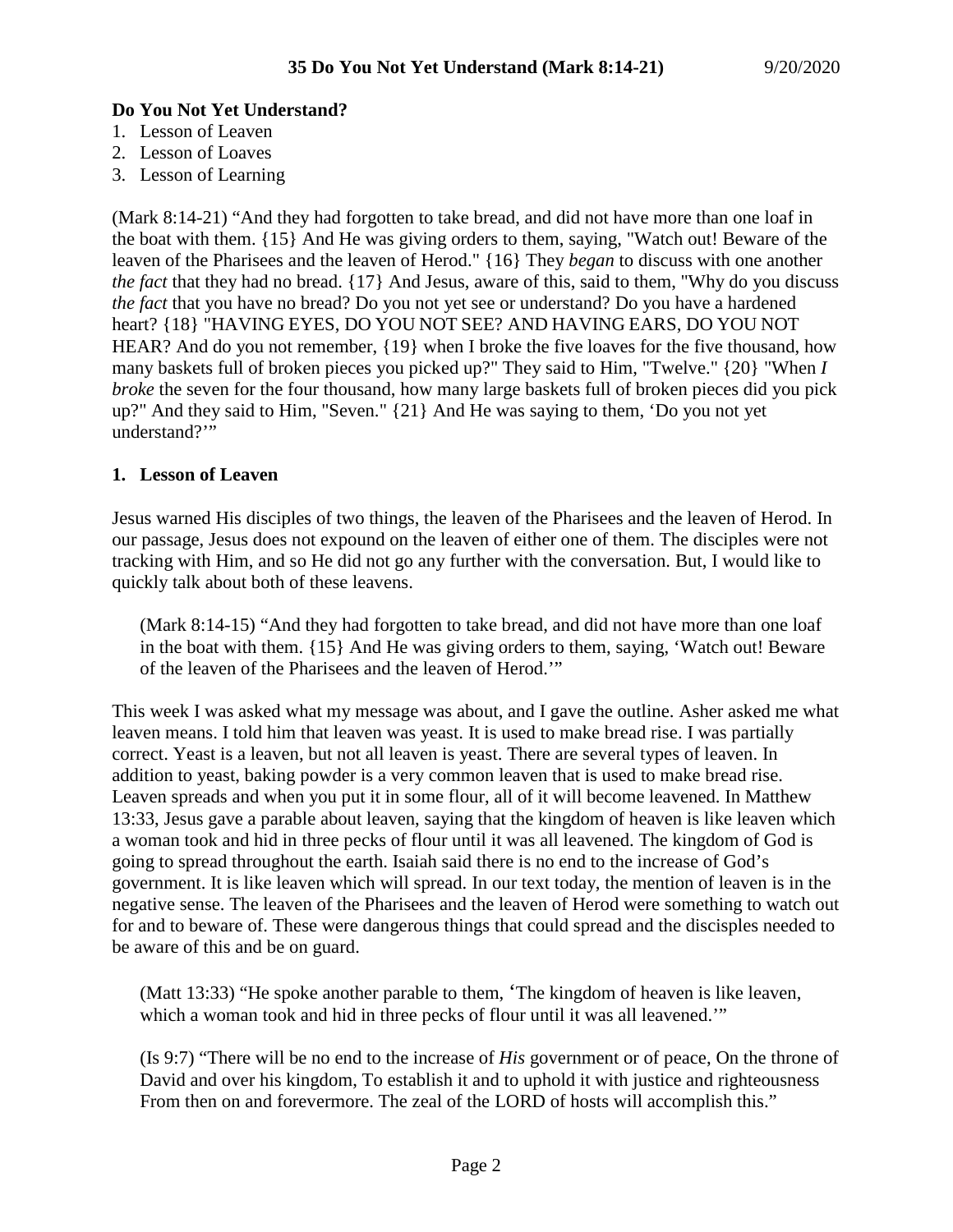There are several interpretations of what the leaven of the Pharisees and the leaven of Herod is, so I want to discuss that. The first interpretation starts in Mark 3, where Jesus healed a man's withered hand on the Sabbath. The Pharisees were so angry with Jesus about healing this man on the Sabbath that they went out and began conspiring with the Herodians against Him, as to how they might destroy them. It could be that Jesus is talking about the leaven of the Pharisees and the Herodians. Both groups were conspiring against Him. Both groups were trying to destroy Him. The Pharisees wanted power and control, and they were threatened by Jesus' ministry.

(Mark 3:6) "The Pharisees went out and immediately *began* conspiring with the Herodians against Him, *as to* how they might destroy Him."

In John 11, after Jesus had raised Lazarus from the dead, we gain more insight into the chief priests and Pharisees. John records that they were concerned that all men would believe in Him, and the Romans would come and take away them and their nation. They had some power and clout with the Romans, and Jesus was a threat to that. Therefore, they planned together to kill Him.

(John 11:47-53) "Therefore the chief priests and the Pharisees convened a council, and were saying, "What are we doing? For this man is performing many signs. {48} If we let Him *go on* like this, all men will believe in Him, and the Romans will come and take away both our place and our nation…{53} So from that day on they planned together to kill Him."

The Herodians had similar interests. They wanted control and power. They were willing to participate in pagan worship and worldly ways if it helped them gain political power. Both the Pharisees and the Herodians did not want Jesus gaining popularity and power; Jesus was a threat to both of them. The leaven of the Pharisees and the Herodians could mean that we must be careful around unprincipled people with selfish ambition. They will do anything to achieve their selfish ambitions.

In James 3, God tells us that bitter jealousy and selfish ambition do not come from above, but are earthly, natural, and demonic. Where there is jealousy and selfish ambition, there is disorder and every evil thing. The Pharisees and Herodians were both jealous and had selfish ambition. Jesus warned His disciples to watch out and to beware of the leaven that comes from both of these groups.

(James 3:14-16) "But if you have bitter jealousy and selfish ambition in your heart, do not be arrogant and *so* lie against the truth. {15} This wisdom is not that which comes down from above, but is earthly, natural, demonic. {16} For where jealousy and selfish ambition exist, there is disorder and every evil thing."

We find an example of these two groups plotting together and trying to trap Jesus in Matthew 22. The Pharisees and the Herodians went to Jesus and asked Him about whether it was lawful to give a poll-tax to Caesar. Jesus perceived their malice and asked them why they were testing Him. He also tells them that they are hypocrites. Then, He told them to show Him a coin used for the poll-tax. He asked them whose inscription was on the denarius, and they replied, "Caesar's." Then He told them to render to Caesar the things that are Caesar's and to God the things that are God's. He outwitted them and did not stumble in the trap they had set. Jesus warned His disciples to beware and watch out for the leaven of the Pharisees and Herodians. They were trying to destroy Jesus in any way they could and they would do the same to the apostles.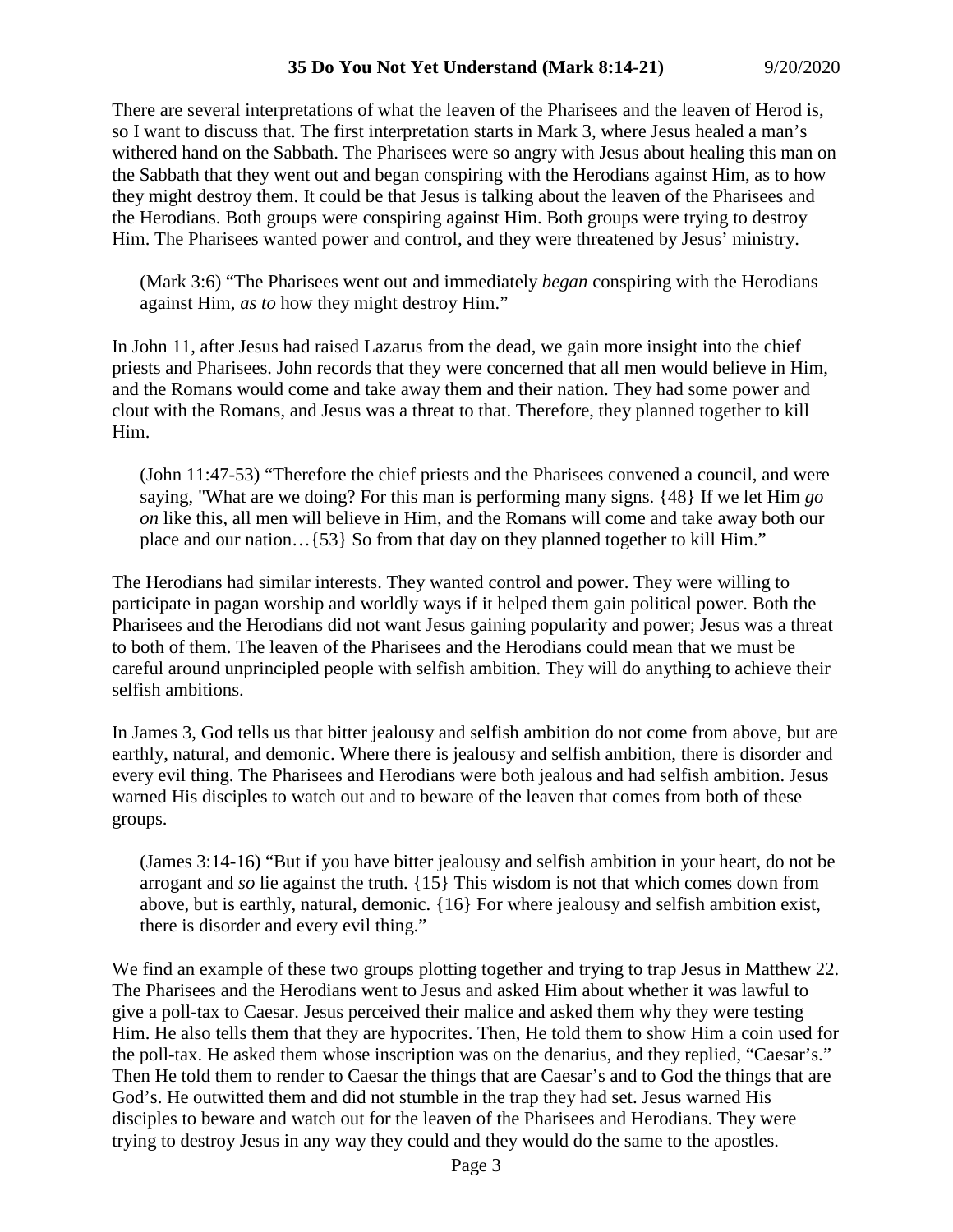(Matt 22:15-22) "Then the Pharisees went and plotted together how they might trap Him in what He said. {16} And they sent their disciples to Him, along with the Herodians, saying, "Teacher, we know that You are truthful and teach the way of God in truth, and defer to no one; for You are not partial to any. {17} "Tell us then, what do You think? Is it lawful to give a poll-tax to Caesar, or not?" {18} But Jesus perceived their malice, and said, "Why are you testing Me, you hypocrites? {19} "Show Me the coin *used* for the poll-tax." And they brought Him a denarius. {20} And He said to them, "Whose likeness and inscription is this?" {21} They said to Him, "Caesar's." Then He said to them, "Then render to Caesar the things that are Caesar's; and to God the things that are God's." {22} And hearing *this,* they were amazed, and leaving Him, they went away."

Some scholars tell us that the leaven of Herod refers to Herod himself. Herod was an evil ruler, and he was all about power. He had John the Baptist put to death because he did not want to appear weak in front of his birthday guests. He liked to listen to John the Baptist, but he had not heeded the warnings that John gave him. When Pilate turned Jesus over to him in Luke 23, we find that Herod was very glad to see Jesus, for he had wanted to see Him for a long time, because he had been hearing about Him and was hoping to see some sign performed by Him. Herod was not interested in seeing a sign that affirmed that Jesus was the Son of the God, and the Messiah. He was not interested in repenting and turning his life over to God. He wanted to see a sign for the sake of seeing a sign. It was entertainment.

(Luke 23:8) "Now Herod was very glad when he saw Jesus; for he had wanted to see Him for a long time, because he had been hearing about Him and was hoping to see some sign performed by Him."

The Pharisees had just demanded a sign from Jesus. They wanted a sign to tempt Him. They wanted Him to do something that they could later use against him. Herod wanted a sign for entertainment. He enjoyed listening to John, but He was not interested in surrendering his life to God. Both Herod and the Pharisees wanted signs, and neither of them wanted signs for the right reasons. Jesus said to beware of the leaven of the Pharisees and the leaven of Herod. We need to beware of people that want things that appear religious, but are rooted in selfish ambition and wrong desires.

A third explanation of the leaven of the Pharisees and the leaven of Herod is found in the parallel account in Matthew 16. We read that the disciples came to the other side of the sea and they had forgotten to bring any bread. Jesus said to them, "Watch out and beware of the leaven of the Pharisees and Sadducees. Some scholars say that the Herodians were a group that came out of the Sadducees. These were "supposedly religious leaders" who had become very worldly for the sake of political power. The Sadducees did not believe in the resurrection of the dead.

(Matt 16:5-6) "And the disciples came to the other side *of the sea,* but they had forgotten to bring *any* bread. {6} And Jesus said to them, "Watch out and beware of the leaven of the Pharisees and Sadducees."

We find in Mark 12:18-24 that the Sadducees were also out to get Jesus. They came testing him about whose wife a woman will be in the resurrection if she had married all seven brothers. Jesus knew that they were being deceitful and testing Him, because they did not even believe in the resurrection. So, Jesus said to them, "Is this not the reason you are mistaken, that you do not understand the Scriptures or the power of God?" Then, He went on to explain that in heaven we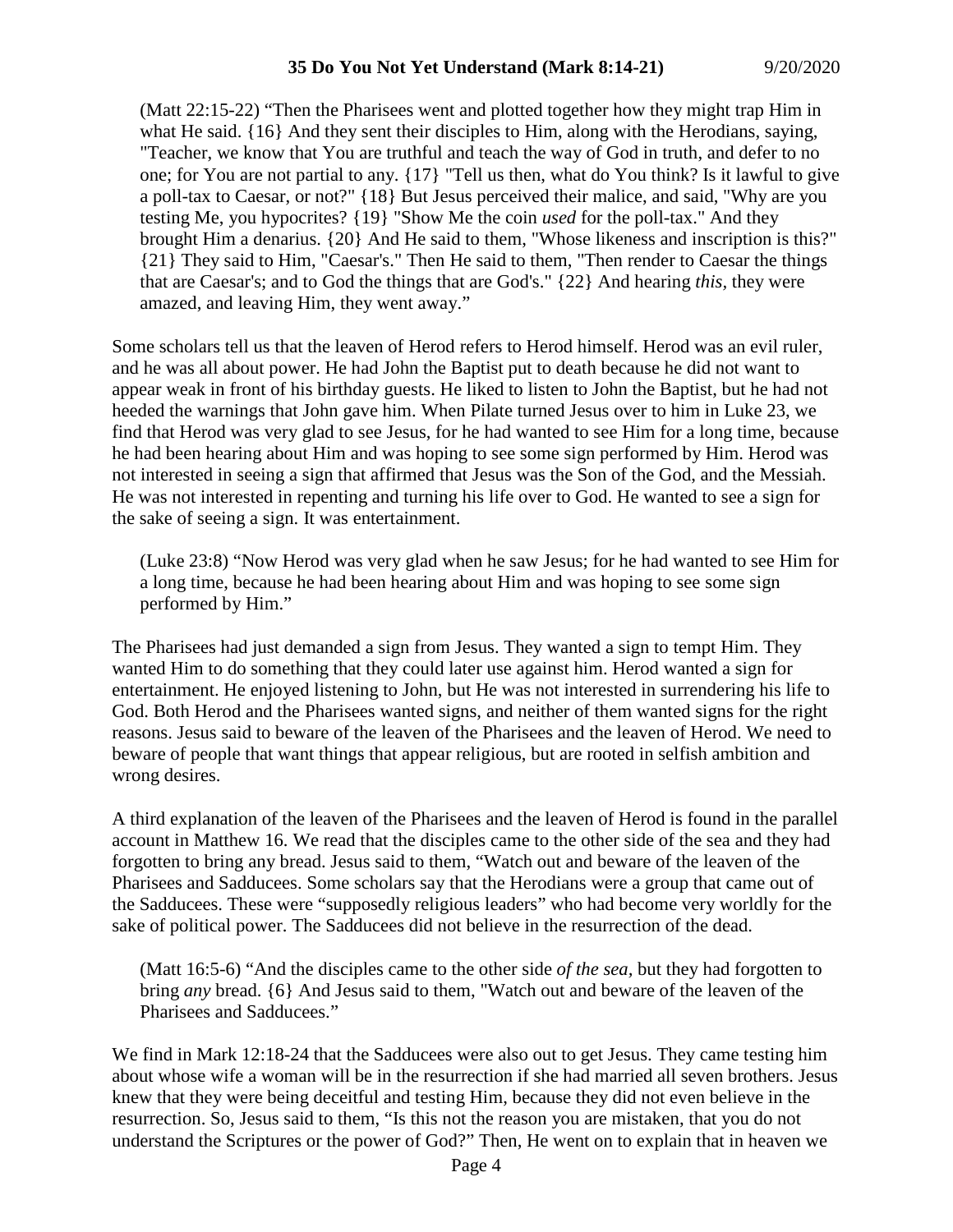are like angels and are not married. In this case the leaven of the Sadducees may be that they do not believe in the power of God. The resurrection is an essential doctrine.

(Mark 12:18-24) "*Some* Sadducees (who say that there is no resurrection) came to Jesus, and *began* questioning Him, saying, {19} "Teacher, Moses wrote for us that IF A MAN'S BROTHER DIES and leaves behind a wife AND LEAVES NO CHILD, HIS BROTHER SHOULD MARRY THE WIFE AND RAISE UP CHILDREN TO HIS BROTHER. {20} "There were seven brothers; and the first took a wife, and died leaving no children. {21} "The second one married her, and died leaving behind no children; and the third likewise; {22} and *so* all seven left no children. Last of all the woman died also. {23} "In the resurrection, when they rise again, which one's wife will she be? For all seven had married her." {24} Jesus said to them, "Is this not the reason you are mistaken, that you do not understand the Scriptures or the power of God?"

I want to discuss one more passage in regard to the leaven of the Pharisees. We find that passage in Luke 12:1-7. Jesus told His disciples to beware of the leaven of the Pharisees, which is hypocrisy. The Pharisees taught people to do things that they were not willing to do themselves. Jesus came down hard on hypocrisy.

(Luke 12:1) "Under these circumstances, after so many thousands of people had gathered together that they were stepping on one another, He began saying to His disciples first *of all,* "Beware of the leaven of the Pharisees, which is hypocrisy."

In Matthew 23, Jesus came down very hard on the Pharisees. He gave eight woes.

- (Matt 23:13) "But woe to you, scribes and Pharisees, hypocrites..."
- (Matt 23:14) "Woe to you, scribes and Pharisees, hypocrites..." (prayers)
- (Matt 23:15) "Woe to you, scribes and Pharisees, hypocrites..." (their followers)
- (Matt 23:23) "Woe to you, scribes and Pharisees, hypocrites!..." (tithe but neglect weightier provisions of the law like justice and mercy)
- (Matt 23:25) "Woe to you, scribes and Pharisees, hypocrites!..." (clean outside, filthy inside)
- (Matt 23:27) "Woe to you, scribes and Pharisees, hypocrites!..." (outward appearance beautiful, inward dead men's bones)
- (Matt 23:29) "Woe to you, scribes and Pharisees, hypocrites!..." (put to death prophets and righteous)

In the church, we need to be careful about the leaven of hypocrisy. The world hates hypocrites. A recent survey by Lifeway showed that 72% of non-Christians believe the church is full of hypocrites. One of the things that the world ridicules the church about is hypocrisy. They say the church is full of hypocrites. The world is looking for ways to criticize and reject the gospel, and hypocrisy is an exposed area in our armor. God does not want us to be hypocrites. He wants us to live holy lives. He wants us to practice what we preach. He wants us to be lights set on a hill. He wants us to be lamps set on a lampstand. He wants us to be examples to the world. How do we beware and be on guard for hypocrisy? I believe we need to do what James tells us to do. We need to look intently at the word of God like a mirror. We need to examine ourselves as we read and meditate on God's word. We need to be doers of the word. We also need to speak truth to one another. When I mess up, I need to be open to correction. Many people in the church are not open to receive correction. We need to welcome correction from the Holy Spirit and others.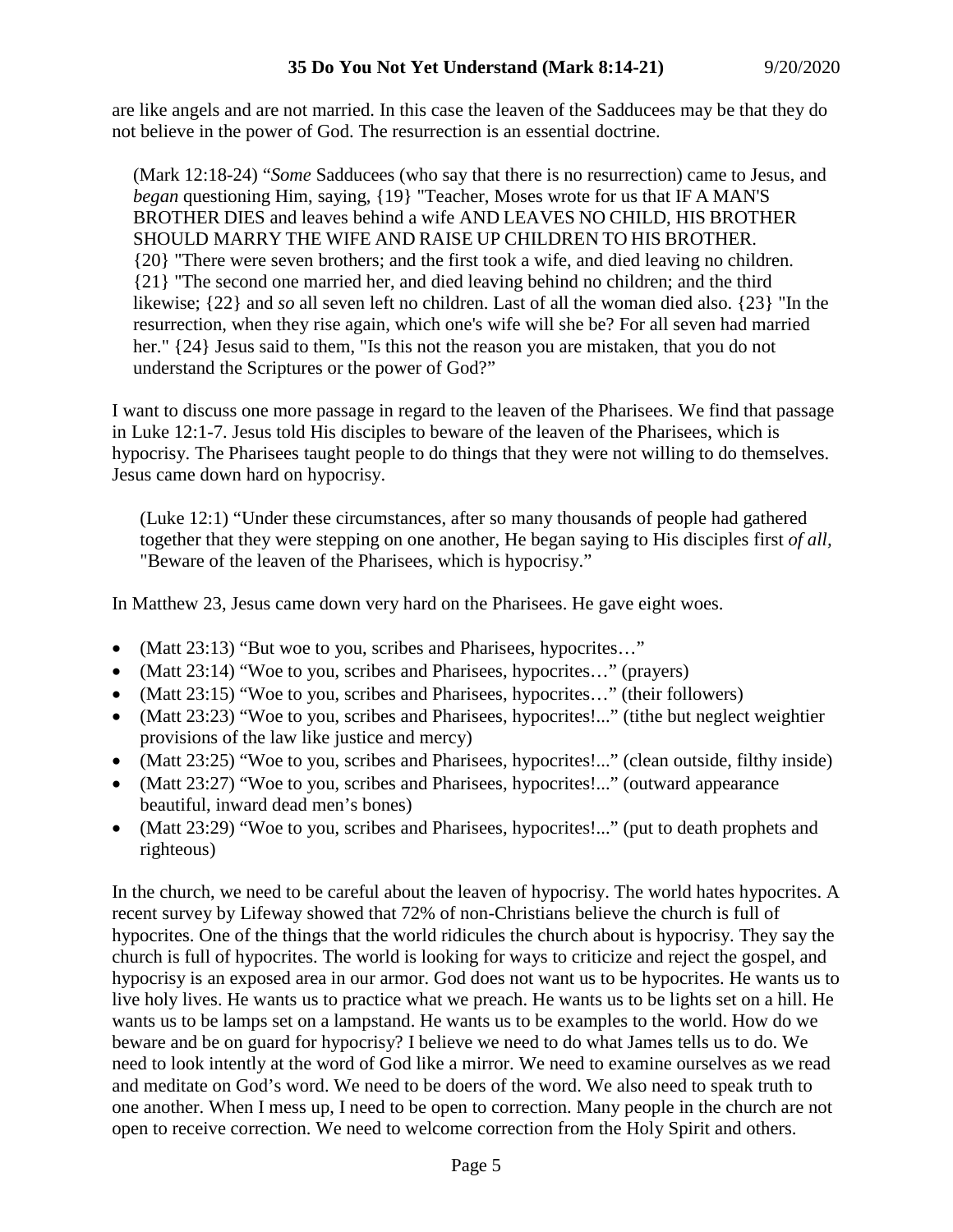## **2. Lesson of Loaves**

The bulk of the passage is about the lesson of the loaves. The disciples had forgotten to take any bread with them. They began to discuss this when Jesus started talking to them about leaven of the Pharisees and the leaven of Herod. Jesus was aware that they did not have any bread, and what they were discussing. Rather than spend time explaining the leaven of the Pharisees, like I just did, He focused on the lesson of loaves. Jesus then begins to ask them a series of questions. The first question was, "Why do you discuss the fact that you have no bread?" Mark does not give us a response to His question. It seems that these questions were asked quickly one after another. I think it was in the form of a question, but it was really a statement. It was like He really said, "You should not be discussing the fact that you have no bread." Then, He asked a second question. "Do you not yet see or understand?" Again, there is no answer given. Then, He asked a third question, "Do you have a hardened heart?" Jesus was always looking at the heart. He was tracing their lack of understanding to a hardened heart.

(Mark 8:16-17) "They *began* to discuss with one another *the fact* that they had no bread. {17} And Jesus, aware of this, said to them, "Why do you discuss *the fact* that you have no bread? Do you not yet see or understand? Do you have a hardened heart?'"

In Matthew 11:28-30, Jesus calls all the weary and heavy-ladened to come to Him and learn from Him. He said that He is gentle and humble in heart. A humble heart can learn. The opposite is also true. A hardened heart is not able to grasp what is being taught. Jesus asked them if they had a hardened heart because they had not understood or learned from the feeding of the five thousand and the feeding of the four thousand.

(Matt 11:28-29) "Come to Me, all who are weary and heavy-laden, and I will give you rest. {29} Take My yoke upon you and learn from Me, for I am gentle and humble in heart, and YOU WILL FIND REST FOR YOUR SOULS."

Then, Jesus asked two more questions. "Having eyes, do you not see? And having ears, do you not hear?" This is a quote from Jeremiah 5:21 or Ezekiel 12:2. I believe Jesus is referencing Jeremiah 5:21, because the prophet references those who are foolish or senseless. In Ezekiel 12:2, the prophet addresses those who are rebellious. I do not believe the disciples were rebellious. I think they were more senseless at this moment.

#### (Mark 8:18) "HAVING EYES, DO YOU NOT SEE? AND HAVING EARS, DO YOU NOT HEAR?"

(Jer 5:21) "'Now hear this, O foolish and senseless people, Who have eyes but do not see; Who have ears but do not hear."

(Ez 12:2) "Son of man, you live in the midst of the rebellious house, who have eyes to see but do not see, ears to hear but do not hear; for they are a rebellious house."

Then, Jesus asked them to remember how many baskets of broken pieces they picked up after He broke the five loaves for the five thousand. They answered correctly, "Twelve." Then, He asked them how many baskets of broken pieces they picked up after He had fed the four thousand. They responded, "Seven." Then, He asked them an eighth question, "Do you not yet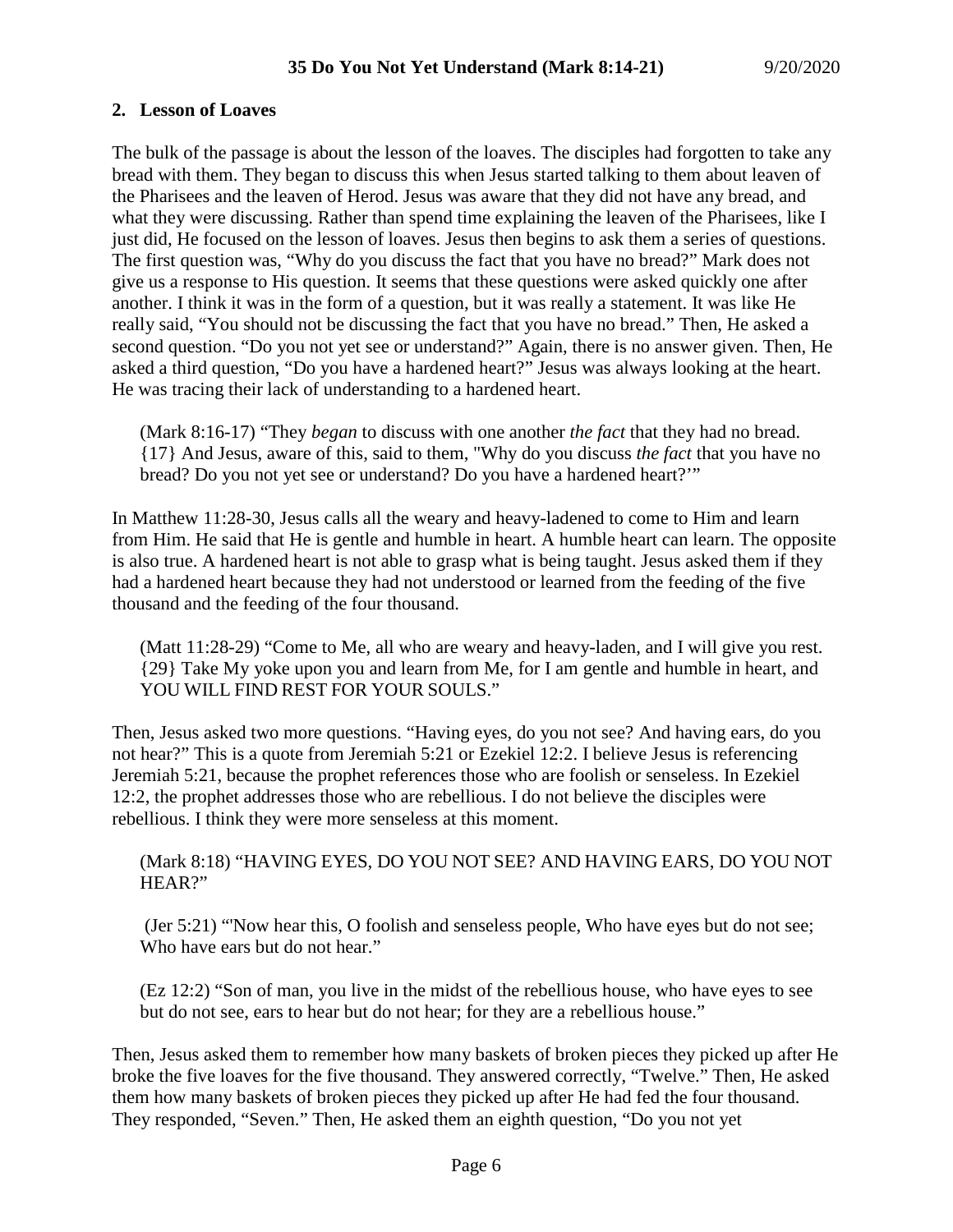understand?" This is the second time that Jesus asked this question, and I believe that this is the key verse and question of the passage.

(Mark 8:18b-21) "And do you not remember, {19} when I broke the five loaves for the five thousand, how many baskets full of broken pieces you picked up?" They \*said to Him, "Twelve." {20} "When *I broke* the seven for the four thousand, how many large baskets full of broken pieces did you pick up?" And they \*said to Him, "Seven." {21} And He was saying to them, 'Do you not yet understand?'"

There were different lessons taught at the two feedings. In the first feeding, the feeding of the five thousand, Jesus was teaching them about shepherding. In Ezekiel 34, the shepherds had been feeding themselves and not the flock. The disciples had wanted to send them away hungry and let them fend for themselves. Jesus told them, "You feed them." He wanted them to see that it was their responsibility. But that was not the only lesson He wanted them to gain understanding about.

Another important lesson was for them to learn about trusting God for provision. When Jesus told the disciples to feed them, they asked if they should go spend two hundred denarii to give them something to eat. They were looking at the resources it would take rather than looking at God to supernaturally provide. Then, Jesus asked the disciples how much they had, they said five loaves and two fish. Then, Jesus took what they had, blessed it and began giving it to them to distribute. God miraculously multiplied what they had and everyone ate and was satisfied.

(Mark 6:41-44) "And He took the five loaves and the two fish, and looking up toward heaven, He blessed *the food* and broke the loaves and He kept giving *them* to the disciples to set before them; and He divided up the two fish among them all. {42} They all ate and were satisfied, {43} and they picked up twelve full baskets of the broken pieces, and also of the fish. {44} There were five thousand men who ate the loaves."

The key thing that Jesus had wanted the disciples to understand when He fed the four thousand Gentiles was compassion. He wanted them to be aware of the need and to think about the needs of others. Compassion requires unselfish thoughtfulness. Compassion also requires action. Being aware of the needs of others and thinking about them is not enough. It was the good Samaritan that displayed love and compassion to his neighbor.

When Jesus brought up the two feedings and asked them if they were still without understanding, I believe that all of these lessons were things that He had tried to teach them. However, in our text today, there is no crowd to feed or show compassion to. There were no sheep to shepherd or feed. The primary lesson of the loaves was that Jesus is the Bread of Life. He is our Provider. We need to look to God to meet our needs, rather than just at our own resources.

Let me mention a caution. There is a balance. If someone does not have the resources to buy something, that does not mean that we can go buy it with debt and presume upon God to pay off that debt. God's provision is one way that He leads. When Karen was pregnant with Amy, a traveling evangelist by the name of Sam Cathey came to preach at the First Baptist Church of Orlando. He stayed at our campground on 33rd Street and we got to know him. He said he was getting ready to trade in his 40-foot  $5<sup>th</sup>$  wheel for a new one. He suggested that we contact the dealer and see if we could trade in our 35-footer for the 40-footer. The 40-footer had two bedrooms and that would help us out. At that time, I did not have money, and I figured that the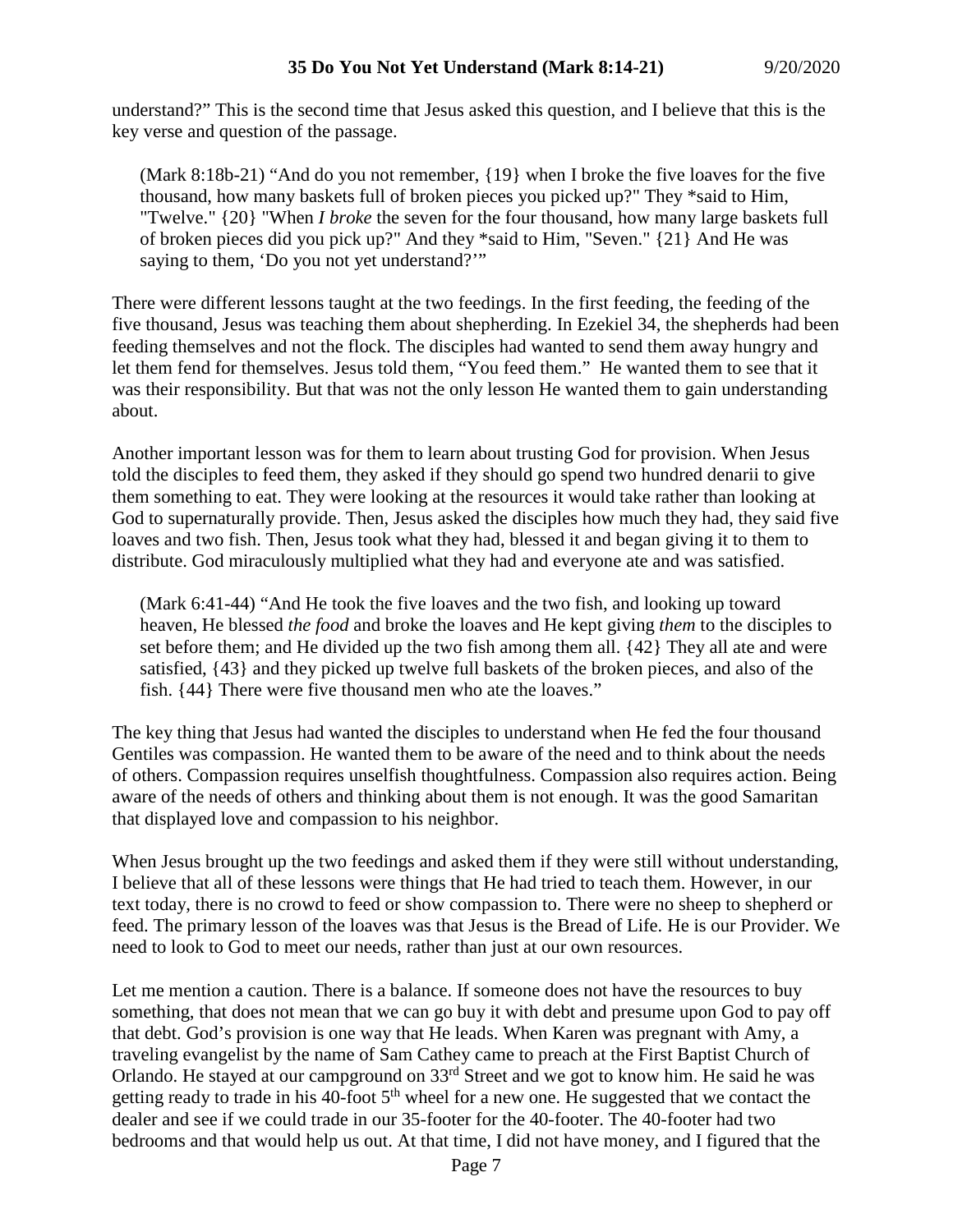trade-in difference would be fifteen to twenty thousand dollars. I prayed that if this was God's will that the dealer would make a trade for ten thousand dollars. That was a specific sign for me to know that this was God's will. When I spoke with the dealer, he said he would take our trailer and ten thousand. I put down a deposit and then trusted God to give us the money that we would need to buy that trailer. In the next two weeks, even though I was playing very poorly, I won over \$15,000 dollars. We had the necessary money to buy the trailer and I did not lose my deposit. We did not go into debt over the purchase. We did not have the resources and we trusted God to meet that need. Be careful about debt. Trusting in God does not mean that you have the green light to go borrow money. You need to hear from God before you do something like that.

## **3. Lesson of Learning**

As we wrap up this morning, I want to talk about the lesson of learning. The first lesson of learning is that it often requires repetition. Jesus fed the five thousand. Then, Jesus fed the four thousand. The disciples still did not understand the lessons that Jesus was teaching them. Sometimes, it may take a few times before we really understand it.

There are a few things that I learned and caught on quickly. However, there are some things that it takes me a little while to catch on. We have different aptitudes and I think that certain things come easier for some than others. That is okay. We often learn by inculcation, which is a big word that means by repetition. The disciples did not get it the first or second time, so God graciously gave them a third time to learn the lesson.

Second, learning is better with a soft, humble heart. In our passage the disciples were not understanding and Jesus asked them if they had hard hearts. Jesus said that we have to become like children, and I believe it is because their hearts are soft and tender. If we are the student, we should ask God to soften our hearts. Repentance and fasting soften our hearts. Spending time in the word and in prayer, soaking in His presence, softens our hearts. Ask God to soften your heart so that you can understand what God is teaching you.

A third lesson is patience. If you are the student, be patient with yourself. Don't beat yourself up if you don't get it the first time. Learning is a process, so be patient. If you are the teacher, be patient with those you are teaching. Realize that it may take a few times before they really get it.

A fourth lesson about learning is about reflection. Jesus asked the disciples to reflect on the feeding of the five thousand. Then, He asked them to reflect on the feeding of the four thousand. Reflecting on the things that God has done in our lives and is doing in our lives helps us to gain understanding. Journaling is a great way of reflecting on what you have read and what you sense God is saying to you. Take time to reflect.

A fifth lesson of learning is application. I have found that acting upon that knowledge and using what I am learning helps me to learn. In Psalm 111:10, God tells us, "a good understanding have all those who do His commandments." We gain understanding by doing things. There are different learning styles. Some are visual learners, like me. I need to see things. Others are auditory learners. My sons, Chad and Bill, were auditory learners. There are others who are kinesthetic learners, which mean they learn by doing it. Most of us are a combination of those learning styles, which means that we learn by hearing and doing, or hearing and seeing, or seeing and doing, or hearing, seeing, and doing. Be a doer of God's word, not merely a hearer, and you will gain more understanding.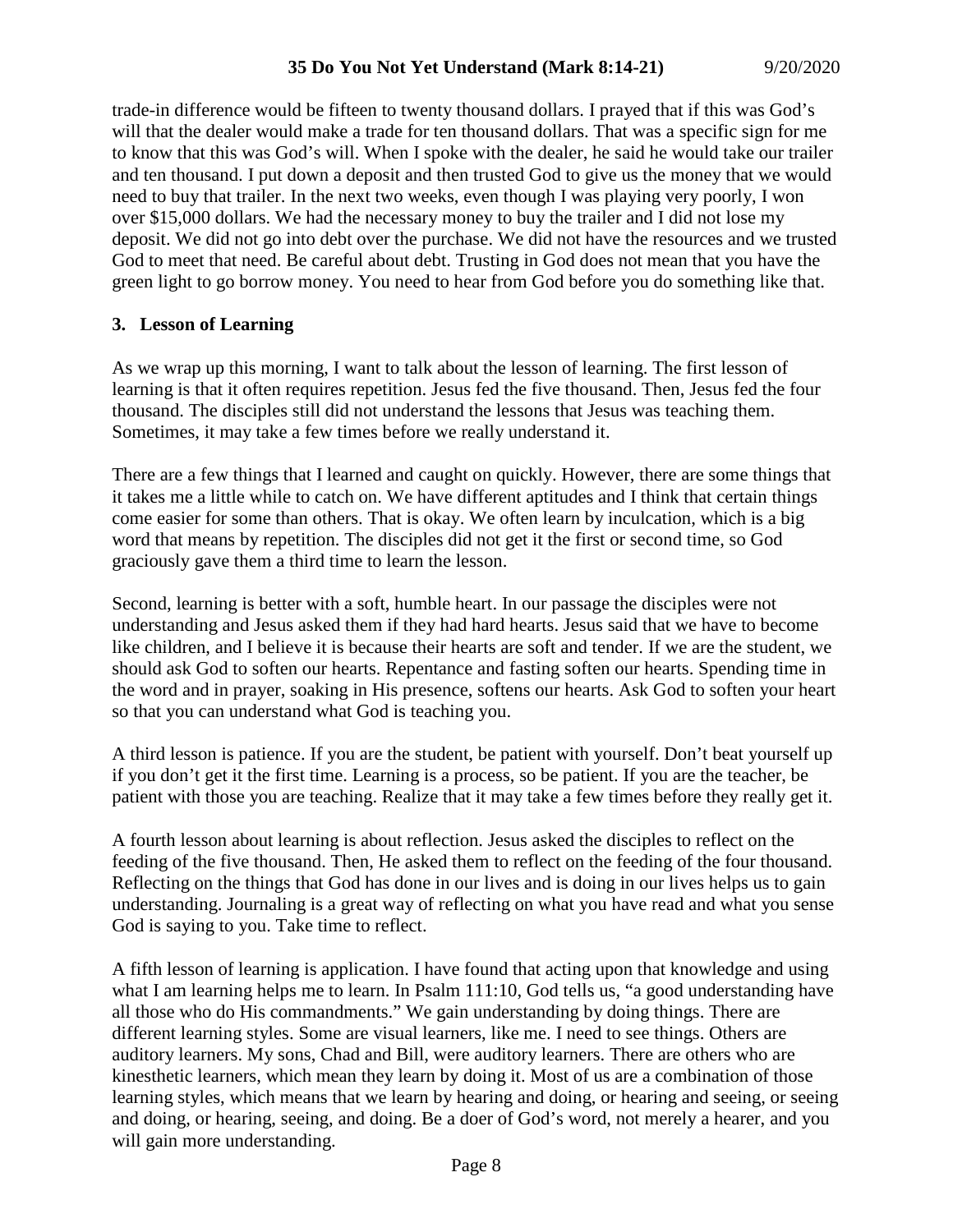(Ps 111:10) "The fear of the LORD is the beginning of wisdom; a good understanding have all those who do *His commandments;* His praise endures forever."

(James 1:22) "But prove yourselves doers of the word, and not merely hearers who delude themselves."

## **Conclusion and Applications**

There are three lessons in our text, the lesson of the leaven, the lesson of the loaves, and the lesson of learning. What has God been speaking to you about this morning? I was reminded last week about the lesson of the leaven when I was watching the reports about Jerry Falwell, Jr. His wife had to call 911 to come to their house. Jerry had fallen down the stairs and cut himself. He had been drinking. At Liberty University, where he had been serving as President alcohol was not allowed on campus. However, Jerry struggled with alcohol. He was preaching one thing and living something different. God wants our word message to match our life message. How is your message?

We looked at the lesson of the loaves. God wants us to look to Him for our provision. He can and He will provide for us. In the wilderness, God provided for the Israelites for forty years. He fed them manna every day. He wanted them to know that He was their provider. In 1 Kings 17:4, God used a raven to provide for Elijah. He does not want us worrying about provision; He wants us to trust in Him. How is your trust in God for His provision? Are you focused on your resources or in God's resources? God has had to deal with me on many occasions about this. One year, we were driving from Springfield, Missouri to Texarkana, Arkansas to play in the Texarkana Open. I had not been making any money and I was watching our bank account shrivel up. As we were driving in our 15-passenger van, the Holy Spirit convicted me of trusting in my own resources instead of God. I told Karen that I felt like pulling over and building an altar. I repented. I had a great finish that week and God replenished our operating funds. How about you? Are you trusting in the loaves that you have or in God's provision in your lives?

We looked at the lesson of learning. Is your heart humble and receptive to the things that God is wanting to teach you? Are you learning quickly, or are you learning the same lessons again and again? Are you taking time to reflect and meditate on the things God is teaching you? Are you taking time to journal? Are you applying what you are learning? Are you looking for opportunities to apply and put into practice what you are learning? These are all part of the lessons of learning? How is your learning going?

Let's pray. "Father God, thank You for being patient with us as we learn more about You and Your kingdom. Father, we want to be good representatives of Your kingdom. Help us to beware and watch out for hypocrisy in our lives. Help us to be authentic and sincere in our faith. Father, increase our faith, and help us to trust You for everything that we need in life. Finally, Father, help us to grow in our knowledge and understanding of You and Your kingdom. Help us to be quick learners and to be doers of Your word. We pray these things in Jesus' name. Amen.